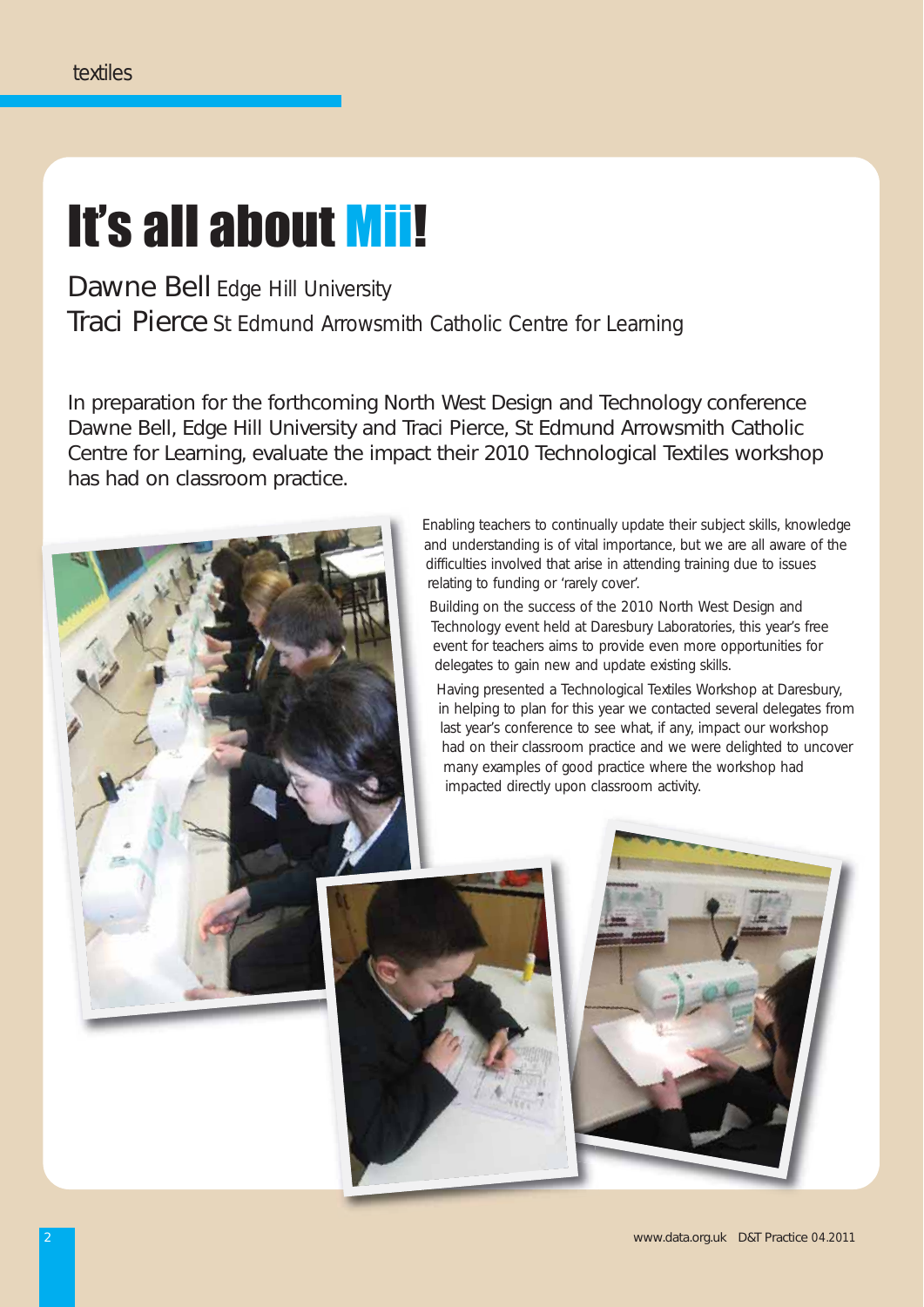## Technological textiles

One example in particular is the work currently being undertaken by workshop delegate Debbie Gillies. Since September Debbie has been working to establish technological textiles in her school, Our Lady Queen of Peace Engineering College, Skelmesdale with some fantastic results.

Debbie's classroom is a work in progress, but is already a shrine to innovative technological textiles, with practical examples of material applications including silver and seaweed fabric (which have antibacterial properties), Kevlar, Geo, Thermo and nano textile technologies (such as Nanotex®), adorning the walls, windows and doors.

As Debbie explains "I have an industrial textiles background so in setting up the area I wanted to make sure that the work I was undertaking was from a technological perspective. Much of what I have seen in other schools recently tends to be heavily weighted towards fabric painting, printing or another kind of surface 'embellishment'.

As we are an engineering college it is important that the work I cover reflects the modern processes and technological approaches of the rest of the department. I've been lucky to attend some good courses but the technological workshop at Daresbury was like a breath of fresh air. With my industrial background I already had similar ideas but their workshop enabled me to have the confidence to build upon these and in particular give me more ideas to incorporate Science, Technology, Engineering and Maths (STEM) into my lessons".

Whilst 'soft' textile skills clearly have a place in the curriculum, it is important to ensure that this kind of work is not at the expense of the 'hard' skills, knowledge and understanding associated with the discipline.





## Schemes of work

Debbie has developed schemes of work for Key Stage 3; in Year 7 the students design and make kites enabling them to explore the scientific principles and functionality of their material choice, as well as structures and forces which enables them to dip into science and maths without realising they are doing it.

In Year 8 students design and make their own 'Mini Mii Wii' dolls, which as Debbie explains incorporates plenty of CAD/CAM and outputs using new technological applications including sublimation printing. In Year 9 they investigate fair trade, recycling, sustainability and with support from two local companies have run a competition to design sportswear with two designs having been industrially produced.

Whilst Debbie is clear to point out that she is not an electronics expert the 'Mini Mii Wii' doll includes an extension task whereby students can add an electronic circuit into their design prior to final assembly.

Throughout the summer Debbie spent time contacting companies for information and the material samples, which she now uses in her lessons, help inspire and engage learners. She was able to visit some manufacturers including 'Smile Plastics' in Southport where she saw for herself how they used children's wellington boots, dead currency, recycled coloured plastic bottles, yoghurt pots and even gas pipes to create new materials, which include synthetic ice rinks.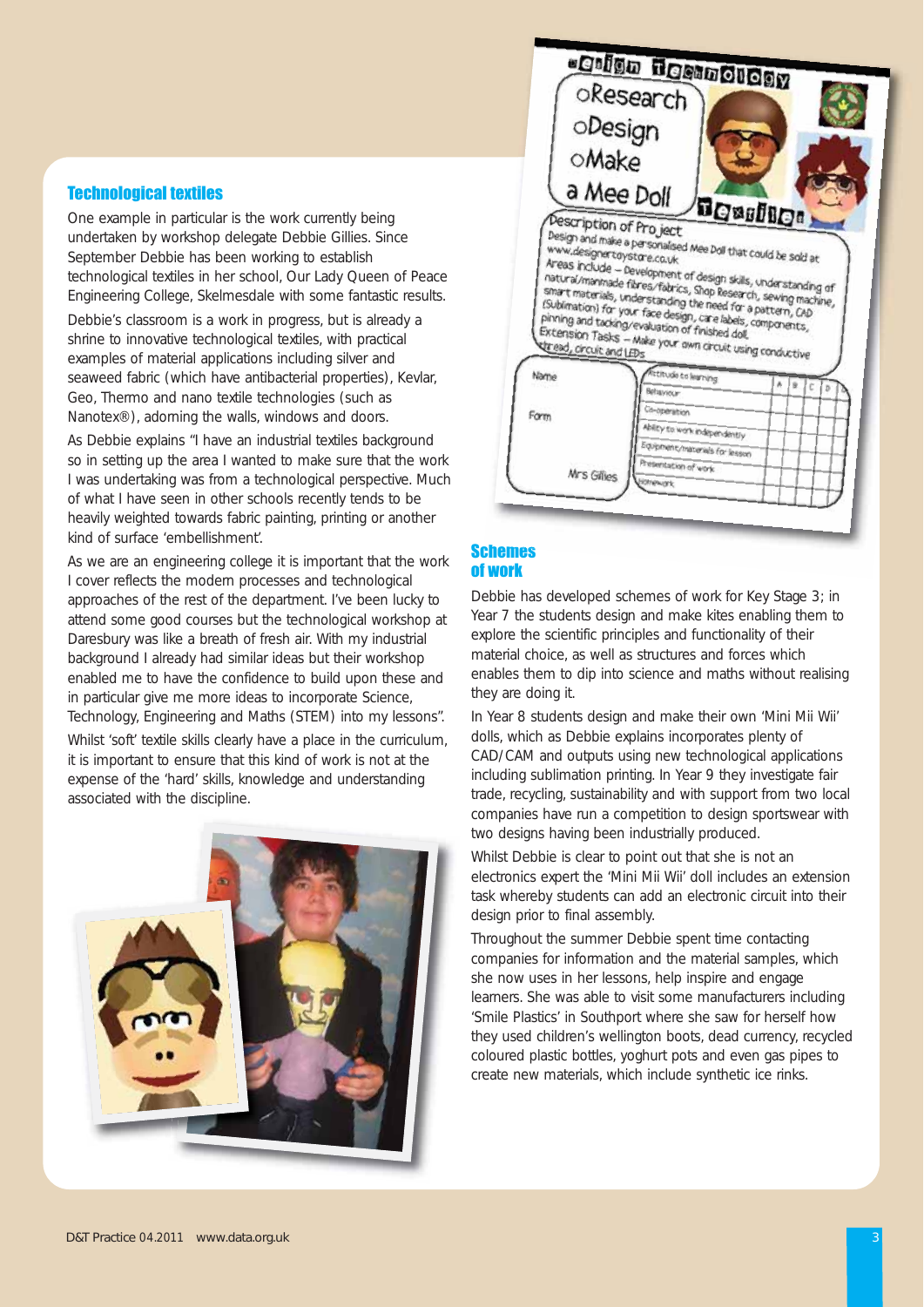